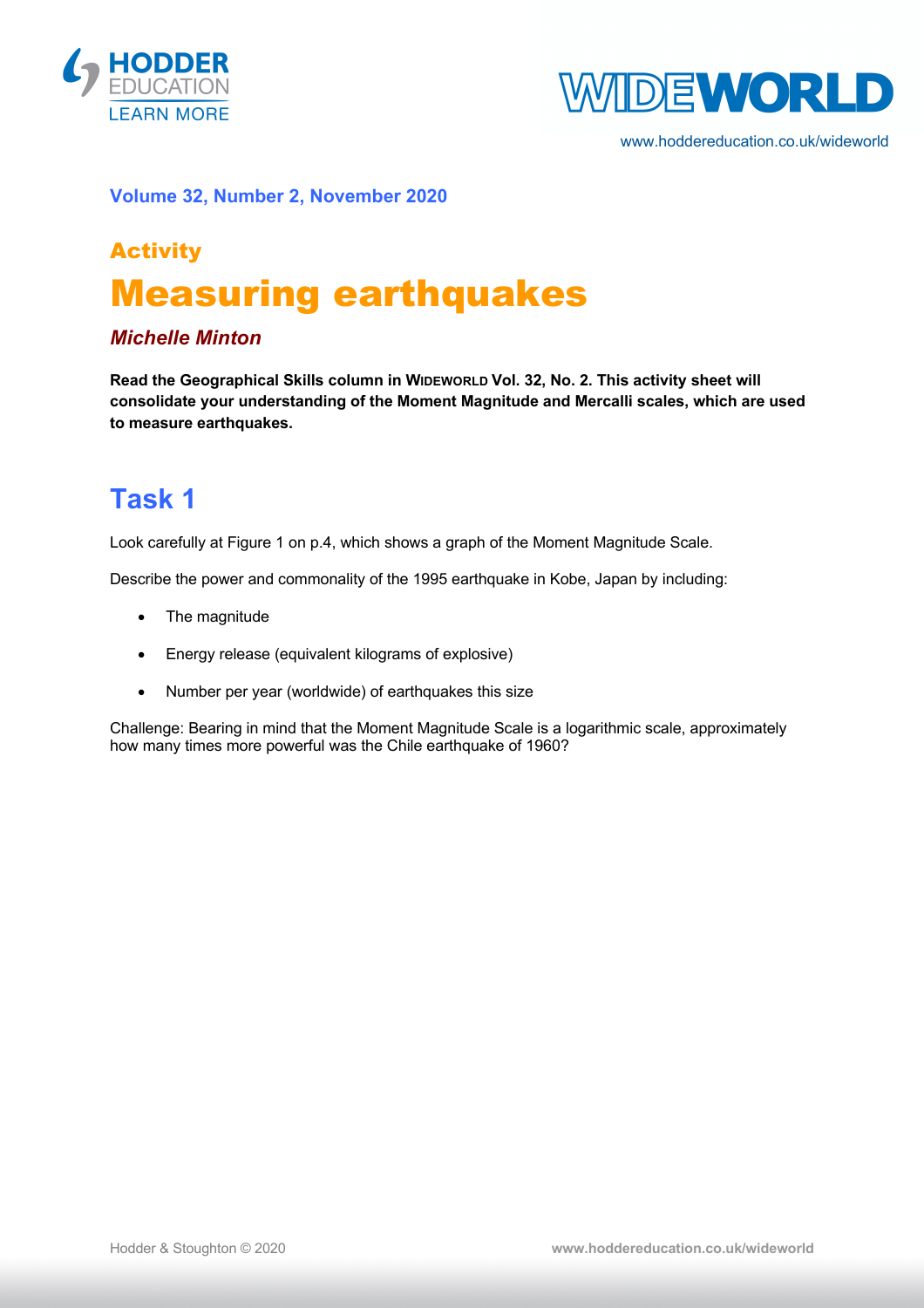



www.hoddereducation.co.uk/wideworld

## **Task 2**

Using the Mercalli Scale, decide the intensity of each earthquake described in the table below. Now, use your map to answer the questions at the end of the article.

When you have completed them to the best of your ability, use the answers box to check and correct your answers.

| <b>Earthquake description</b>                 | <b>Intensity using the Mercalli Scale</b> |
|-----------------------------------------------|-------------------------------------------|
| Books fell off a shelf                        |                                           |
| An electricity pylon fell to the<br>ground    |                                           |
| Gentle shaking of the ground                  |                                           |
| A whole neighbourhood was<br>destroyed        |                                           |
| Tiles fell off a roof                         |                                           |
| There was a landslide which<br>blocked a road |                                           |
| Cracks appeared in buildings                  |                                           |